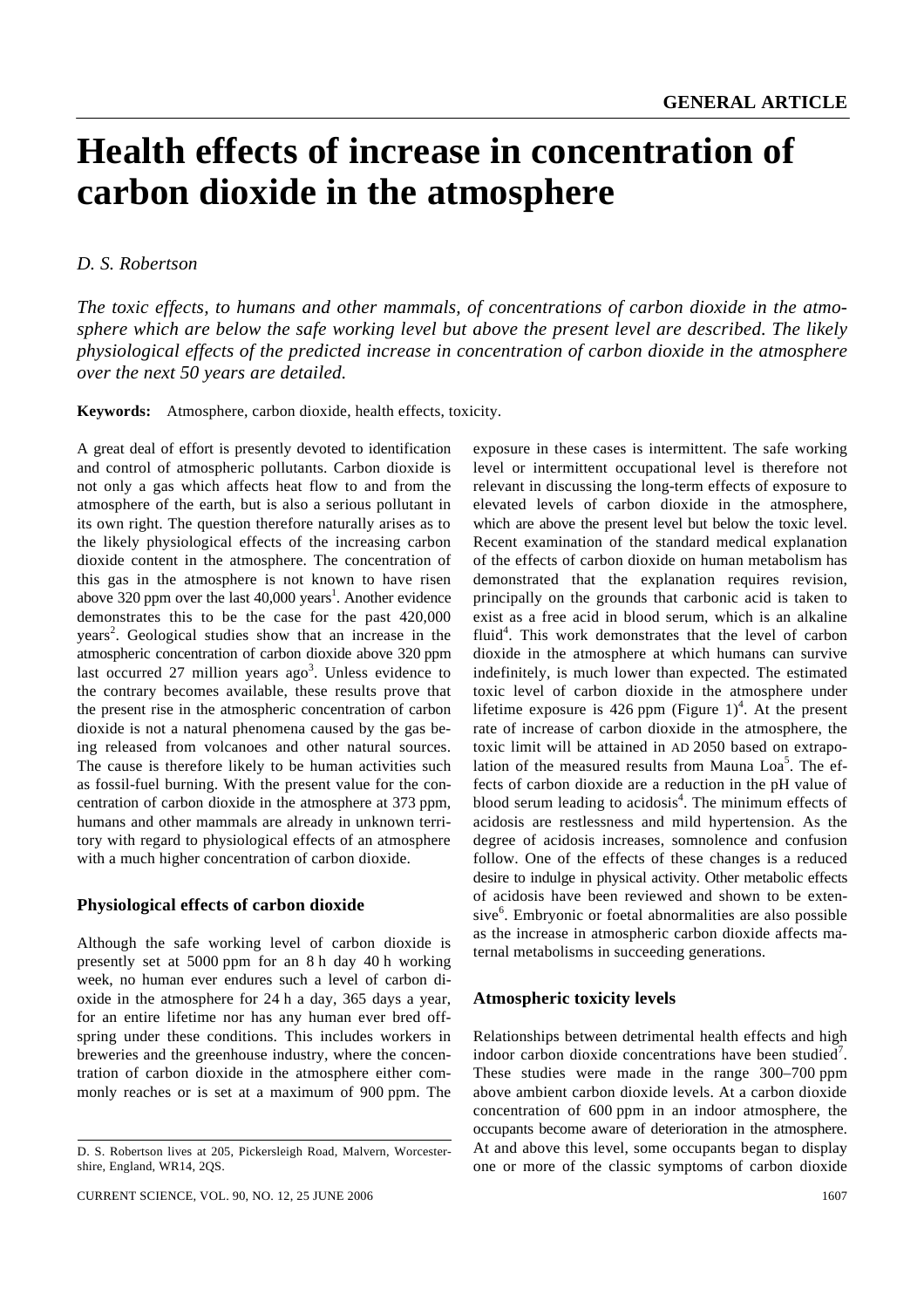

Figure 1. Change in blood pH with rising concentration of carbon dioxide in the atmosphere.

poisoning, e.g. difficulty in breathing, rapid pulse rate, headache, hearing loss, hyperventilation, sweating and fatigue. At 1000 ppm, nearly all the occupants were affected. These effects were observed in humans with only a transient exposure to an atmosphere containing increased levels of carbon dioxide and not a lifetime exposure. At present, the conditions giving rise to these symptoms can be readily reversed by moving into the outdoor atmosphere. In the event that the atmospheric concentration of carbon dioxide reaches 600 ppm, the planet will have a permanent outdoor atmosphere exactly like that of a stuffy room. The conditions indoors in buildings of the type now available will become even more unpleasant and could easily reach 1000 ppm permanently with the results outlined above. Office buildings exist which are described as 'sick', in which workers display symptoms of carbon dioxide poisoning<sup>8</sup>. Office levels of carbon dioxide presently reach 800 to 1200 ppm and in overcrowded conference rooms, the level can reach 2000 ppm. These conditions will be greatly elevated under conditions where the general atmosphere has reached a carbon dioxide concentration of 600 ppm.

Further evidence that increased concentrations of carbon dioxide are detrimental to human health is provided by a large number of studies in the field of epidemiology. These studies deal with the effects of widespread use of biomass fuels in India and other Asia and African societies<sup>9</sup>. Biomass fuels produce other noxious products besides a large amount of carbon dioxide, and there is a high level of endemic disease and poverty in both rural and urban

India. However, it would be expected that a difference would be observed between the physiological effects of the use of biomass fuel on these two populations. The grounds for this are that the general level of air pollutants, particularly carbon dioxide, should be lower in rural areas than in comparable crowded urban areas. Studies indicate the reverse<sup>9</sup>. Thus in rural areas the intensity of biomass fuel use is higher. This means a higher exposure to high levels of carbon dioxide. The indoor level of carbon dioxide involved in each case will vary throughout the day and from day to day. However, a reasonable estimate of the mean level is 500 ppm based on the figures for carbon dioxide levels in offices recorded above. This level of carbon dioxide will lead to changes in the metabolism as predicted, such as lowering of pH of the blood serum, making acidosis widespread. This in turn will increase susceptibility to other deleterious conditions<sup>9</sup>.

Primate susceptibility to high levels of carbon dioxide in the atmosphere is supported by the geological–palaeontological record. During the Eocene epoch, the temperature of the earth was much higher than at present, while the amount of carbon dioxide in the atmosphere was about the same as that at present. The fossil record shows that during the Lutetian and Bartonian ages of the Eocene epoch, primates were abundant on the Eurasian continent. The geological record shows that by the Priabonian age of the Eocene epoch (27 million years BP), the carbon dioxide content of the atmosphere had risen to three times that of the present day<sup>4</sup>. The fossil record then shows that virtually all the primates of the Eurasian continent had